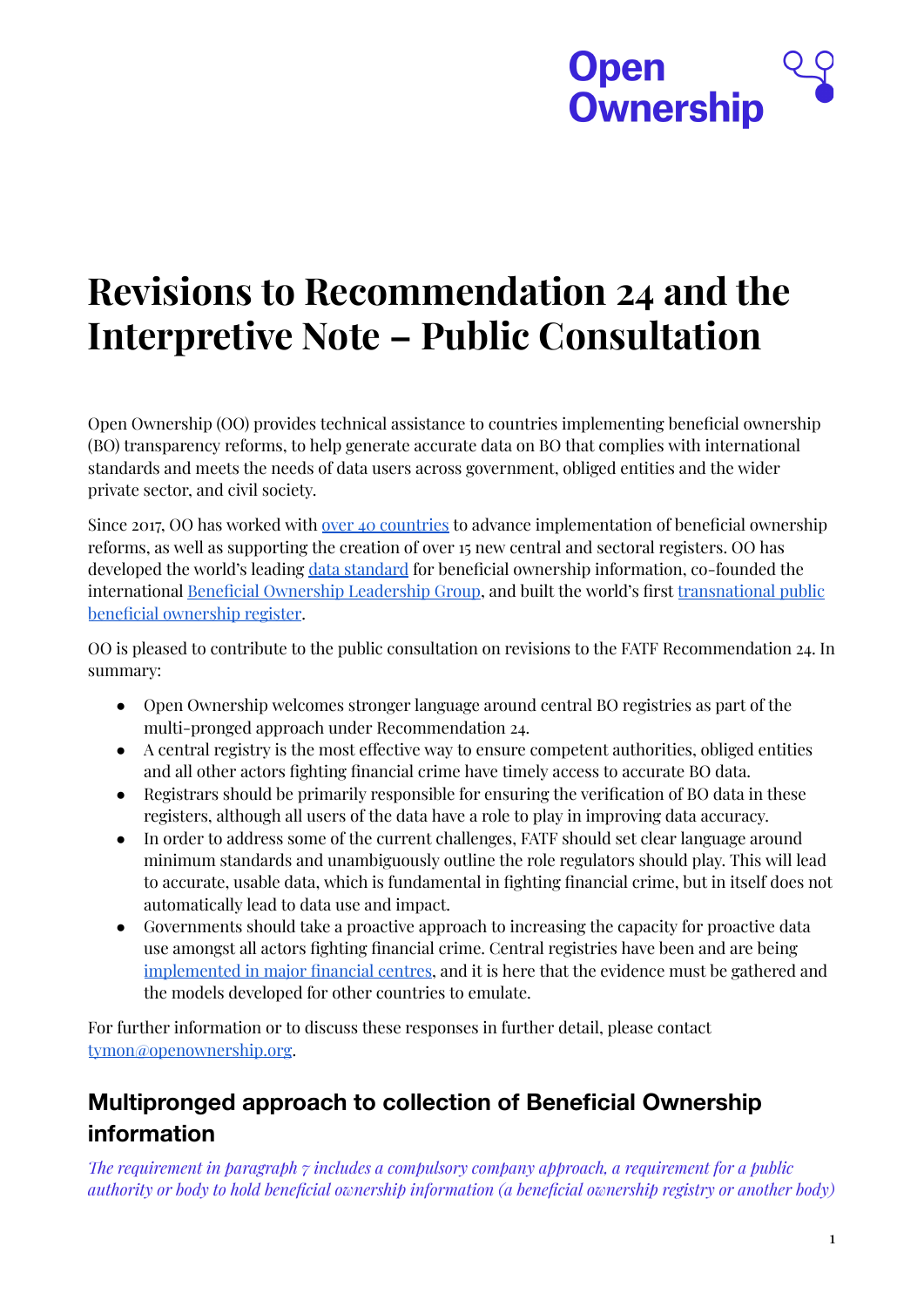

*or an alternative mechanism, and the supplementary measures. Countries should decide, on the basis of risk, context and materiality, what form of registry or alternative mechanisms they will use to enable ecient access to information by competent authorities, and should document their decision. Do you agree with the approach set out in paragraph 7 of the Interpretive Note?*

OO welcomes the requirement of the multi-pronged approach to the collection of BO information. Reviews of FATF MERs have shown that central BO registers provide competent authorities with the most efficient access to BO information. Therefore, OO recommends making central registers a required element of the multi-pronged approach. If BO data is not held by a single body or in an alternative mechanism, this should not impede efficient access and it should be clear to users where specific data is held. Where data is not held by a single body, to ensure efficient access it is critical that information held by all bodies should conform to the same standards and definitions, and that legislation governing this should be harmonised to prevent regulatory arbitrage. For example, the definition of a beneficial owner and the key fields of information collected should be the same for all data sources.

OO recommends that FATF define what it means with "ecient access" under paragraph 7 as direct and unfiltered, enabling analysis, and include examples of mechanisms that can facilitate this, such as ensuring data is structured and machine-readable, making data available through an API and in bulk.

If FATF does opt to retain the draft wording that permits use of alternative mechanisms, FATF should be unambiguous that any such mechanisms should be specific, additional and dedicated mechanisms which should still provide efficient (i.e. direct and unfiltered) access.

# **Bearer Shares and Nominee arrangements**

*Should bearer shares and bearer share warrants without any traceability be subject to additional controls as set out in amendments to paragraph 14 of the Interpretive Note?*

Yes. OO welcomes the proposed changes, specifically banning the issuance of new bearer shares and bearer share warrants, but suggests clarifying the changes to the Interpretive Note. FATF should ensure to close loopholes in instances where professional intermediaries hold immobilised bearer shares. For example, if ownership of bearer shares is transferred to a foreign legal entity or arrangement in another jurisdiction that does not require the BO to be registered with authorities, competent authorities will not have access to the real BO of the bearer shares.

# *Is the draft glossary definition suciently clear to avoid inadvertently applying excessive controls to traceable and legitimate uses of such instruments?*

The draft glossary definition is sufficiently clear as it also accounts for similar mechanisms.

## *If there remains undue controls, how should this be mitigated?*

OO proposes amendments to the Interpretive Note to mitigate remaining undue controls.

# *Should nominee arrangements be subject to the disclosure requirements as set out in amendments to paragraph 15 of the Interpretive Note?*

Option 15 (b) does not provide up to date information on nominators and the and the natural person(s) on whose behalf the nominee is ultimately acting to the registers. We therefore propose to change the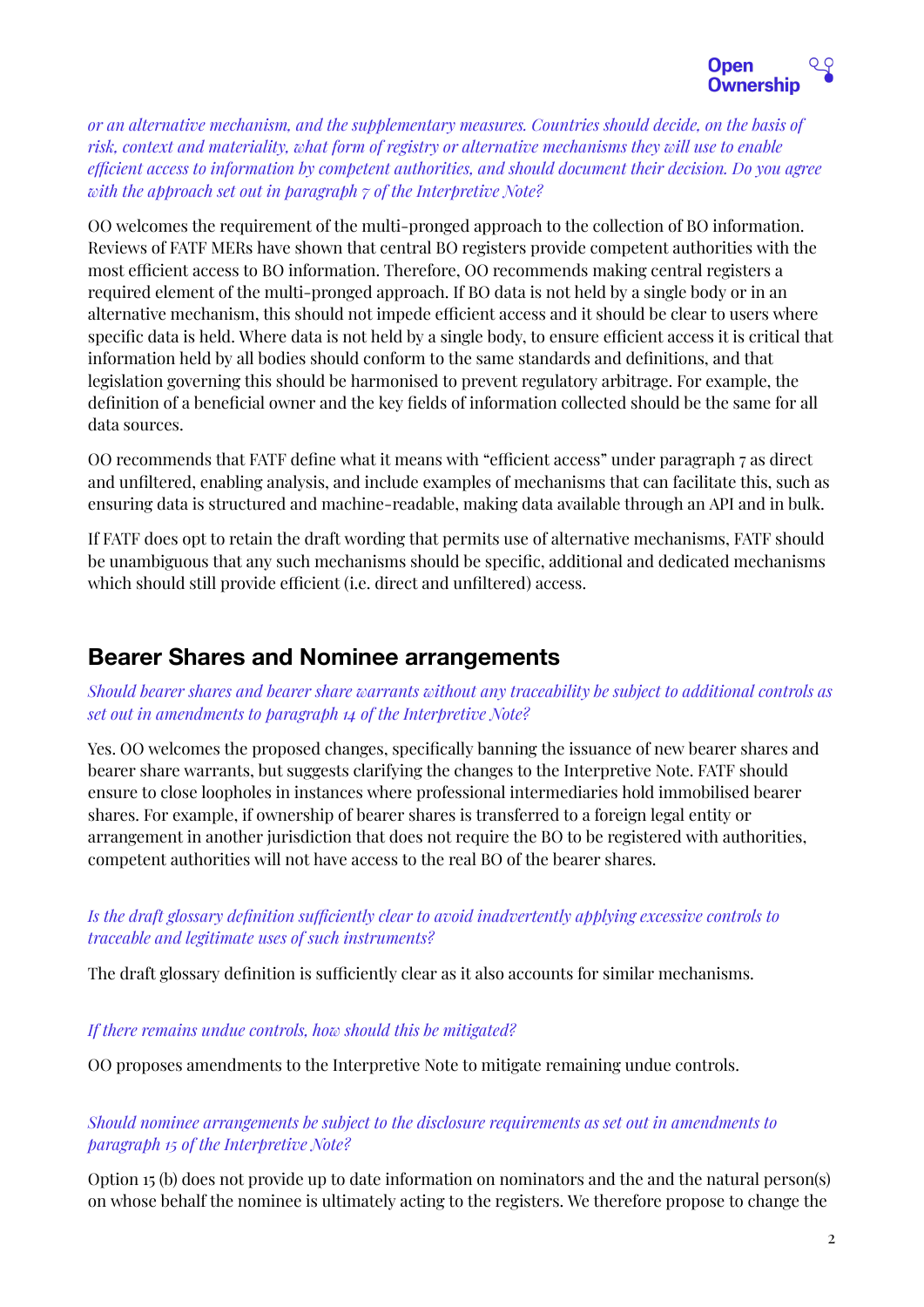

wording in 15 (b), and suggest adding prohibiting nominee arrangements and the enforcement of such a prohibition – as some jurisdictions have already done – as an option.

# *Will the proposed rules and the new glossary definitions create undue restrictions for institutional investors or other legitimate uses of such instruments, and if so, how should this be mitigated?*

OO has no reason to believe the proposed rules and definitions create undue restrictions for institutional investors or other legitimate uses of such instruments as similar rules have already been implemented in a range of jurisdictions without significant impact on these actors.

# *Are there other specific mechanisms that should be permitted, in addition to those proposed, which could ensure their transparency?*

OO has proposed amendments to the Interpretive Note to ensure transparency.

# **Risk-Based Approach**

*Should countries be required to assess the ML and TF risks associated with foreign-created legal persons and take appropriate steps to manage and mitigate them?*

OO takes the position that all types of foreign-created entities and arrangements through which ownership and control can be exercised that establish a business relationship in a jurisdiction should be subject to disclosing beneficial ownership, as part of the principle of [comprehensive](https://www.openownership.org/principles/comprehensive-coverage/) coverage. [Research](https://www.transparency.org.uk/sites/default/files/pdf/publications/2016CorruptionOnYourDoorstepWeb.pdf) has shown all such entities can potentially be abused for ML and TF. Experiences in the United [Kingdom](https://www.openownership.org/uploads/OO%20Impact%20Story%20UK.pdf) have demonstrated how a legal entity not included within disclosure requirements, the Scottish Limited Partnership (SLP), became "the getaway vehicle for corrupt individuals and organised criminal gangs" according to [Transparency](https://www.transparency.org.uk/uk-companies-heart-29-billion-money-laundering-circle) International, until they were brought within the scope of disclosure requirements (see also p9 of this [impact](https://www.openownership.org/uploads/OO%20Impact%20Story%20UK.pdf) study). Therefore, risk assessments should not form the basis for exemptions from disclosure.

Assessing ML and TF risks to types of foreign-created legal persons, can be valuable to raise red flags for subsequent investigation.

## *What constitutes a sufficient link with the country?*

From Open Ownership's work on [trusts,](https://www.openownership.org/uploads/OO%20BOT%20of%20trusts%20briefing%20July%202021.pdf) the threshold for "sufficient link" should be any connection with the jurisdiction. This includes if a foreign entity holds assets (e.g. real estate), or the entity establishes a business relationship in the jurisdiction with service providers subject to AML/CFT law and regulations. This includes, for instance, banks, investment managers, lawyers, accountants, tax advisers, trust and company service providers, and real estate agents.

Currently these domestic service providers may be under an obligation to identify beneficial owners of foreign created legal persons when they establish a business relationship. However, domestically these legal persons may not be under the same BO disclosure requirements, for instance if they are incorporated in a secrecy jurisdiction. This disparity in the availability of information can create substantial problems for identifying BO of foreign legal persons.

OO welcomes the requirement of foreign-created entities to disclose their BO when they establish a "sucient link". OO recommends that FATF defines "sucient link" as suggested in the text edits in the Interpretive Note. In the absence of the availability of BO information in all jurisdictions, OO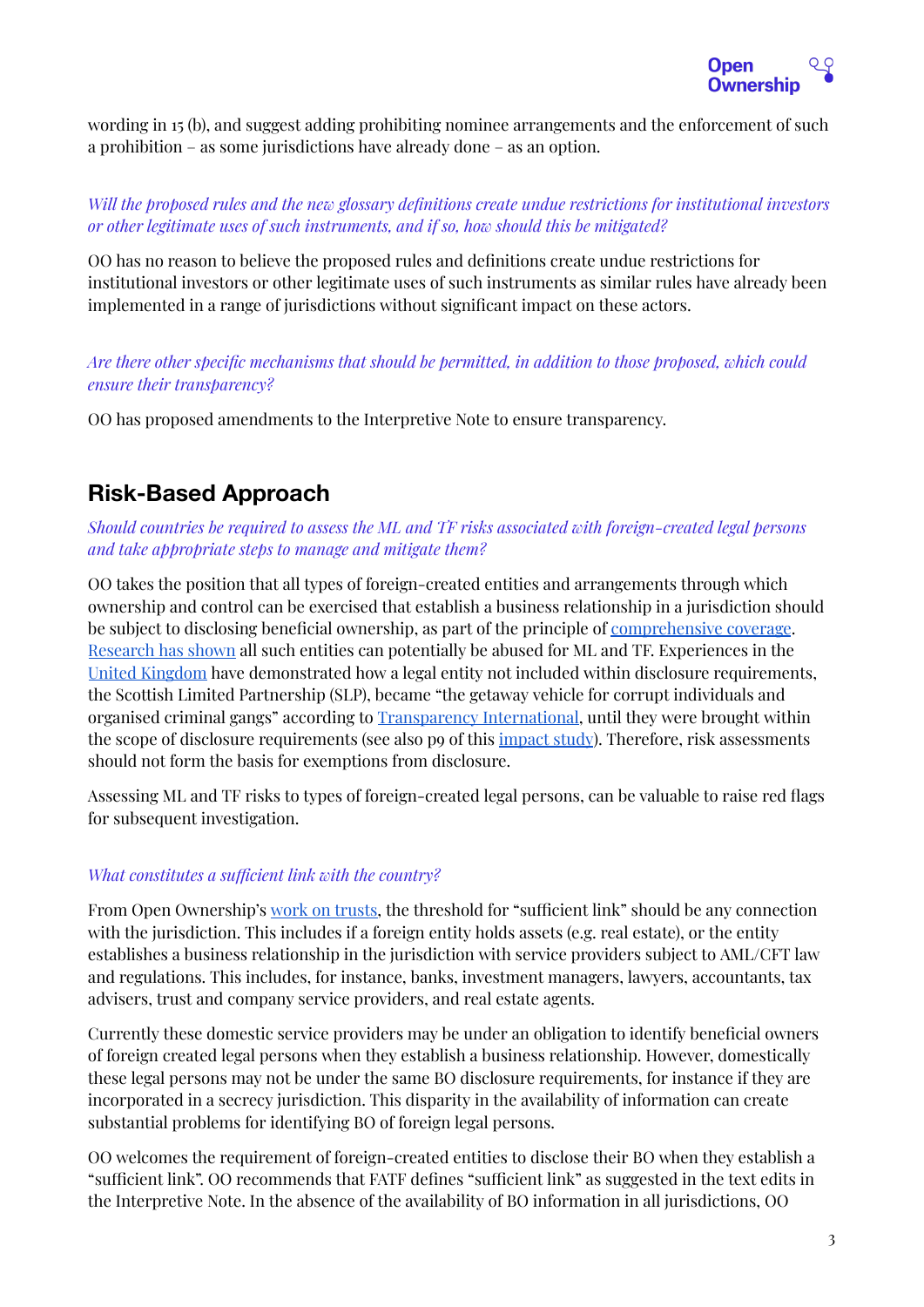

recommends collecting this information in a central BO registry for foreign legal persons (some jurisdictions, e.g. the United Kingdom, have proposed implementing a register for entities that engage in specific activities). As there are substantial challenges to this approach, not least the challenge in verifying BO of foreign legal persons, international cooperation as outlined in paragraph 19 will be essential.

# *Should a risk-based approach be applied to verification of beneficial ownership information?*

As part of the Open Ownership principle on [verification](https://www.openownership.org/principles/verification/), a risk-based approach to verification is recommended for certain verification mechanisms. The best combination of verification mechanisms varies per jurisdiction, and depends on a number of factors. For instance, whether the government holds other datasets that BO statements can be verified against. When BO information is collected and held as structured data, a number of verification checks can be automated at the point of and after the submission of BO information to reduce accidental errors and identify deliberate falsehoods. Automated checks should apply to all BO information and are not resource intensive if implemented well.

A risk-based approach is relevant for certain resource-intense verification mechanisms. A number of jurisdictions, for instance Denmark, check random samples of BO information. In this case, it would be more effective to check a random sample of companies deemed to be high risk.

# **Access to Information**

*Taking into account needs of competent authorities and other stakeholders, and concerns relating to privacy, security and other potential misuse of BO information, do you agree with the requirements on access to information as set out in paragraphs 12 and 13?*

OO welcomes FATF's proposal to require to make BO information available to public authorities over the course of procurement, as it supports the FATF Standard's aim to ensure a coordinated global response to prevent organised crime, corruption and terrorism. According to the OECD, public procurement is the most common purpose of all bribes. OO has [highlighted](https://www.openownership.org/uploads/OO%20BO%20Data%20in%20Procurement.pdf) in detail how BO information can help prevent fraud and corruption in procurement. Due to the sums of money involved in public procurement, this requirement could prevent the generation of a substantial amount of illicit funds.

OO recommends that access to all relevant information to fight financial crime (information covered in paragraphs 4 and 7) should be made accessible to financial institutions, DNFBPs and foreign countries' competent authorities. Barring financial institutions from using registry information for those purposes would render the registry less useful in combating illicit activity and create restrictions that have no statutory basis. FATF should make clear that jurisdictions implementing a central registry as outlined in paragraph 7 (b) (i) with public access will satisfy all requirements under paragraphs 12 and 13. Making information public has a range of benefits from making [information](https://www.openownership.org/uploads/OO%20Public%20Access%20Briefing.pdf) available to a broader range of actors fighting [financial](https://www.openownership.org/uploads/OO%20Public%20Access%20Briefing.pdf) crime, and the potential to facilitate efficient access for international competent authorities, thereby contributing to the aims set in under paragraph 19.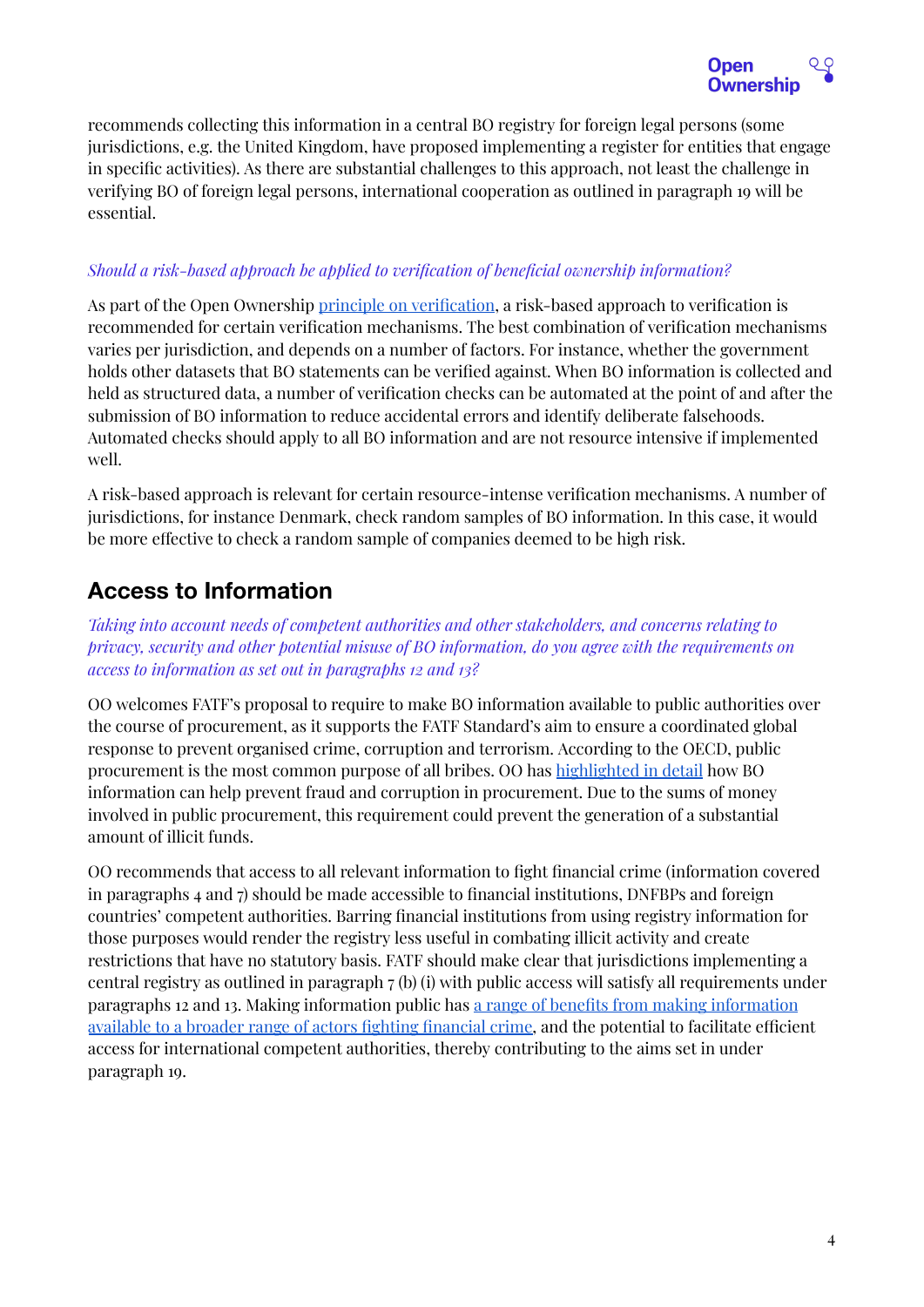

# **Draft Amendment Text to R.24 and INR.24**

*Note on formatting:* The current text of the Recommendation and Interpretive Note are shown in normal black text. All proposed amendments, including the ones agreed at the October PDG, are coloured in red, with additions underlined and deletions struck-out. OO's proposed amendments are coloured in green.

#### **Recommendation 24. Transparency and beneficial ownership of legal persons**

Countries should assess the risks of take measures to prevent the misuse of domestic and foreign-created legal persons for money laundering or terrorist financing, and take measures to prevent their misuse. Countries should ensure that there is adequate, accurate and timely up to date information on the beneficial ownership and control of all domestic and relevant foreign legal persons that can be obtained or accessed rapidly and efficiently in a timely fashion by competent authorities, through either a central register of beneficial ownership or an similar alternative mechanism. In particular, eCountries that have legal persons that are able to should not permit legal persons to issue new bearer shares or bearer share warrants, and take measures to prevent the misuse of existing bearer shares and bearer share warrants. Countries, or which allow nominee shareholders or nominee directors, should take effective measures to ensure that nominee shareholders and directors they are not misused for money laundering or terrorist financing. Countries should consider measures to facilitate access to beneficial ownership and control information by financial institutions and DNFBPs undertaking the requirements set out in Recommendations 10 and 22, and by the public.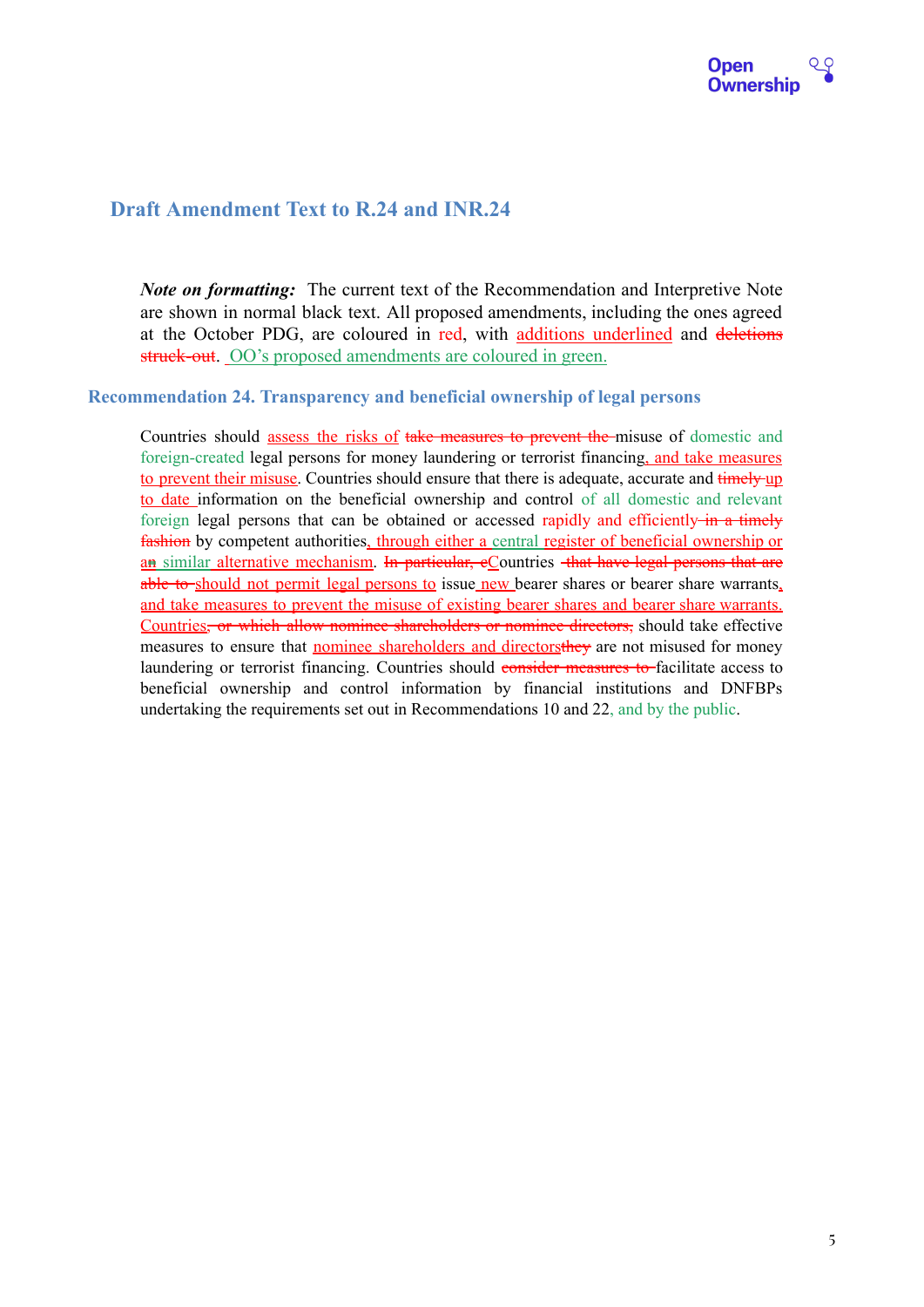# **Interpretive Note to Recommendation 24 (Transparency and Beneficial Ownership Of Legal Persons)**

1. Competent authorities should be able to obtain, or have access in a timely fashion to, adequate, accurate and current information on the beneficial ownership and control of companies and other legal persons (beneficial ownership information<sup>1</sup>) that are created<sup>2</sup> in the country, as well as those that present ML/TF risks and have sufficient links<sup>3</sup> with their country (if they are not created in the country). Countries may choose the mechanisms they rely on to achieve this objective, although they should also comply with the minimum requirements set out below. It is also very likely that eCountries will need to should utilise a combination of mechanisms to achieve the objective.

2. As part of the process described in paragraph 1 of ensuring that there is adequate transparency regarding legal persons, countries should have mechanisms that:

- a) identify and describe the different types, forms and basic features of legal persons in the country.
- b) identify and describe the processes for: (i) the creation of those legal persons; and (ii) the obtaining and recording of basic and beneficial ownership information;
- c) make the above information publicly available; and
- d) assess the money laundering and terrorist financing risks associated with different types of legal persons created in the country, and take appropriate steps to manage and mitigate the risks that they identify.
- e) assess the money laundering and terrorist financing risks associated with different types of foreign-created legal persons to which their country is exposed, and take appropriate steps to manage and mitigate the risks that they identify<sup>4</sup>.

## *A. BASIC INFORMATION*

3. In order to determine who the beneficial owners of a company<sup>5</sup> are, competent authorities will require certain basic information about the company, which, at a minimum, would include information about the legal ownership and control structure of the company.

<sup>1</sup> *Beneficial ownership information* for legal persons is the information referred to in the interpretive note to Recommendation 10, paragraph 5(b)(i). Controlling shareholders as referred to in, paragraph 5(b)(i) of the interpretive note to Recommendation 10 may be based on a threshold, e.g. any persons owning more than a certain percentage of the company (determined based on the jurisdiction's assessment of risk and existing evidence, with a maximum of 25%).

<sup>&</sup>lt;sup>2</sup> References to creating a legal person, include incorporation of companies or any other mechanism that is used.

<sup>&</sup>lt;sup>3</sup> ACountries may determine what is considered a *sufficient link* is the establishment of a business relationship and on the basis of risk. Examples of sufficiency tests may include, but are not limited to, when a company, on a non-occasional basis, owns a bank account, employs staff, owns real estate, invests in the stock market, owns a commercial/business insurance, or is a tax resident or has any tax obligation in the country.

<sup>&</sup>lt;sup>4</sup> This could be done through national and/or supranational measures. These should include requiring beneficial ownership information on some types of foreign-created legal persons to be held as set out under paragraph 7.

 $\frac{5}{2}$  Recommendation 24 applies to all forms of legal persons. The requirements are described primarily with reference to companies, but the samesimilar requirements should be applied to other types of legal person, taking into account their different forms and structures - as set out in Section E.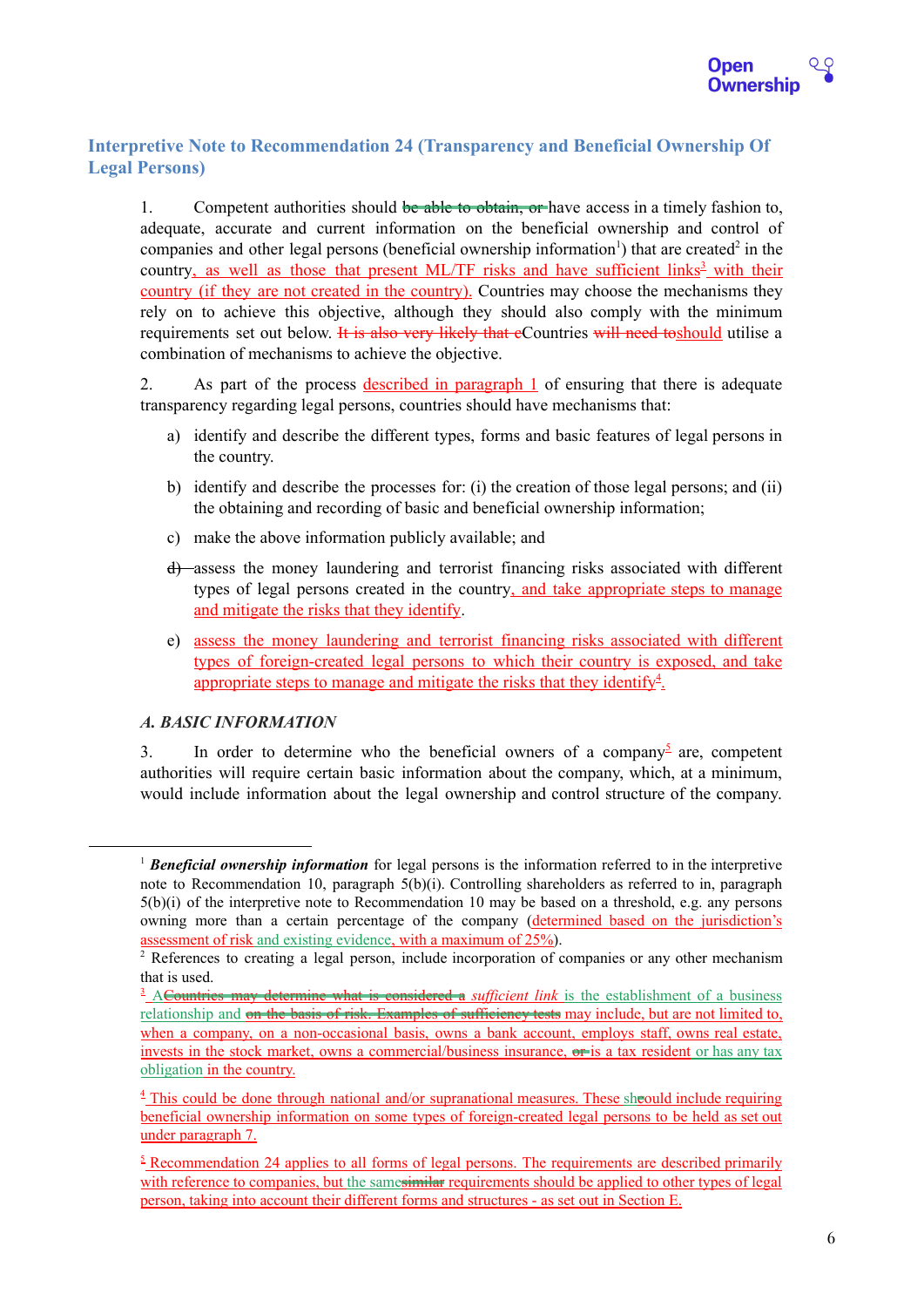

This would include information about the status and powers of the company, its shareholders and its directors.

4. All companies created in a country should be registered in a company registry<sup>6</sup>. Whichever combination of mechanisms is used to obtain and record beneficial ownership information (see section B), there is a set of basic information on a company that needs to be obtained and recorded by the company<sup>7</sup> as a necessary prerequisite. The minimum basic information to be obtained and recorded by a company should be:

- a) company name, proof of incorporation, legal form and status, the address of the registered office, basic regulating powers (e.g. memorandum & articles of association), a list of directors, and unique identifier such as a tax identification number or equivalent (where this exists); and
- b) a register of its shareholders or members, containing the names of the shareholders and members and number of shares held by each shareholder<sup>8</sup> and categories of shares (including the nature of the associated voting rights).

5. The company registry<sup>2</sup> should record all the basic information set out in paragraph 4(a) above.

6. The company should maintain the basic information set out in paragraph 4(b) within the country, either at its registered office or at another location notified to the company registry. However, if the company or company registry holds beneficial ownership information within the country, then the register of shareholders need not be in the country, provided that the company can provide this information promptly on request and that its beneficial ownership information is up to date.

<sup>6</sup> "Company registry" refers to a register in the country of companies incorporated or licensed in that country and normally maintained by or for the incorporating authority. It does not refer to information held by or for the company itself.

<sup>7</sup> The information can be recorded by the company itself or by a third person under the company's responsibility.

<sup>&</sup>lt;sup>8</sup> This is applicable to the nominal owner of all registered shares.

<sup>&</sup>lt;sup>2</sup> Or another public body in the case of a tax identification number.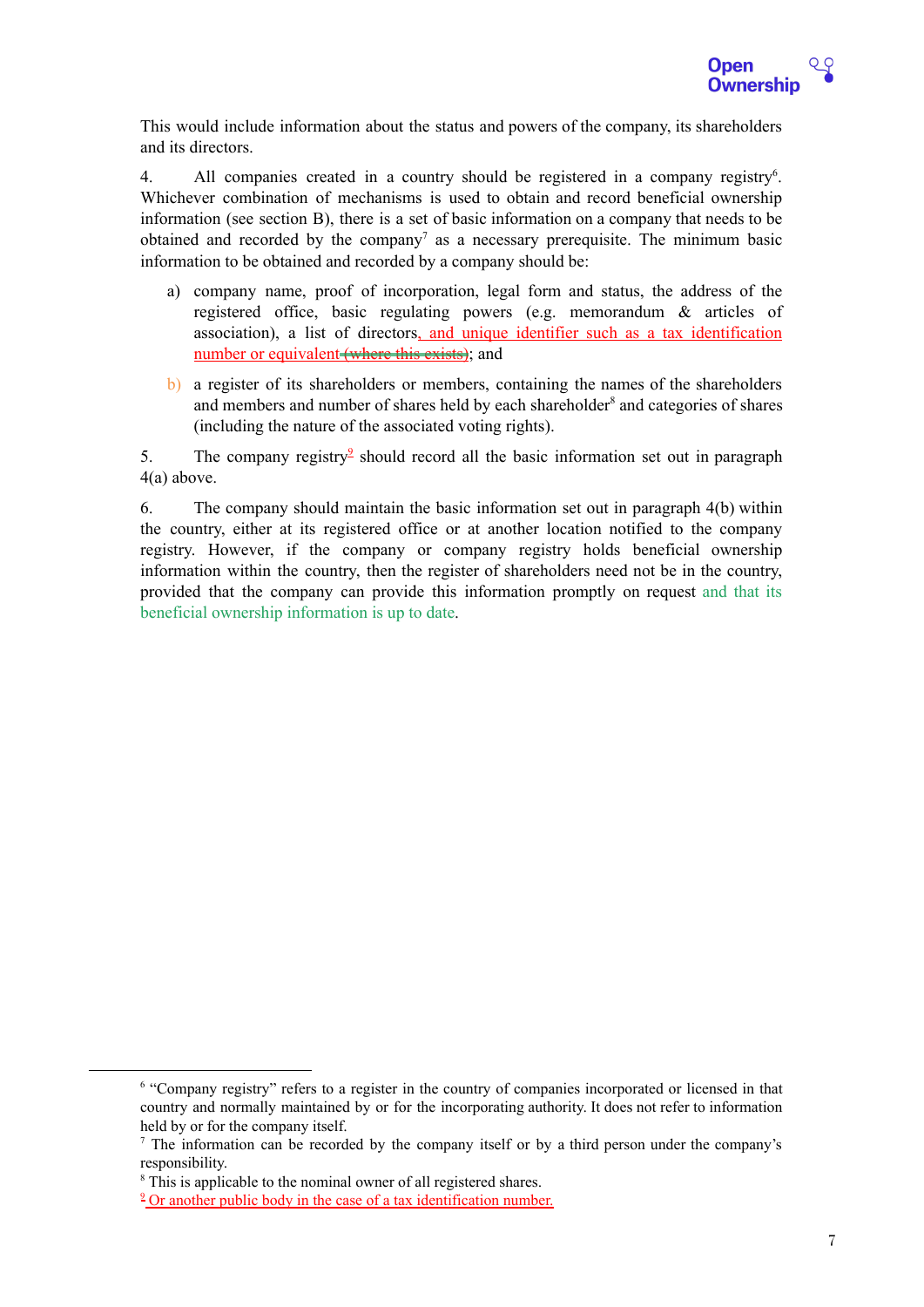## *B. BENEFICIAL OWNERSHIP INFORMATION*

7. Countries should follow a multi-pronged approach in order to ensure that the beneficial ownership of a companiesy can be determined in a timely manner by a competent authority. Countries should decide, on the basis of risk, context and materiality, what form of registry or alternative mechanisms they will use to enable efficient access<sup>10</sup> to information by competent authorities, and should document their decision. This should include the following:

- a) Countries should require companies to obtain and hold adequate, accurate and up-to-date information on the company's own beneficial ownership; to cooperate with competent authorities to the fullest extent possible in determining the beneficial owner, including making the information available to competent authorities in a timely manner; and to cooperate with financial institutions/DNFBPs to provide adequate, accurate and up-to-date information on the company's beneficial ownership information.
- b) (i) Countries should require adequate, accurate and up-to-date information on the beneficial ownership of all legal persons covered in paragraph 1 to be held by a public authority or body (for example a tax authority, FIU, companies registry, or beneficial <u>ownership registry). Information need not be held by a single body only <sup>11</sup>. If</u> information is held by multiple bodies, this should not impede efficient access and information should conform to the same standards and harmonised legislation.
- b) (ii) Countries may decide to use an alternative mechanism instead of  $(b)(i)$  if it also provides authorities with efficient access to adequate, accurate and up-to-date BO information. For these purposes reliance on basic information andor existing information alone is insufficient, but there must be some specific additional mechanism that provides efficient access to the information, and information should conform to the same standards and harmonised legislation.
- c) Countries should use any additional supplementary measures that are necessary to ensure the beneficial ownership of a company can be determined; including for example information held by regulators, or stock exchanges and institutional investors; or obtained by financial institutions and/or DNFBPs in accordance with Recommendations 10 and  $22^{12}$ .

10. All the persons, authorities and entities mentioned above, and the company itself (or its administrators, liquidators or other persons involved in the dissolution of the company), should maintain the information and records referred to for at least five years after the date on which the company is dissolved or otherwise ceases to exist, or five years after the date on which the company ceases to be a customer of the professional intermediary or the financial institution.

<sup>&</sup>lt;sup>10</sup> Efficient access should be direct and unfiltered access, and should include mechanisms that facilitate rapid onboarding, access and and analysis of information by all users within a competent authority, such as ensuring data is structured and machine-readable, making data available through an API and in bulk.

 $\perp$  A body could record beneficial ownership information alongside other information (e.g. basic ownership and incorporation information, tax information), or the source of information could take the form of multiple registries (e.g. for provinces or districts, for sectors, or for specific types of legal person such as NPOs), or of a private body entrusted with this task by the public authority.

<sup>&</sup>lt;sup>12</sup> Countries should be able to determine in a timely manner whether a company has or controls an account with a financial institution within the country.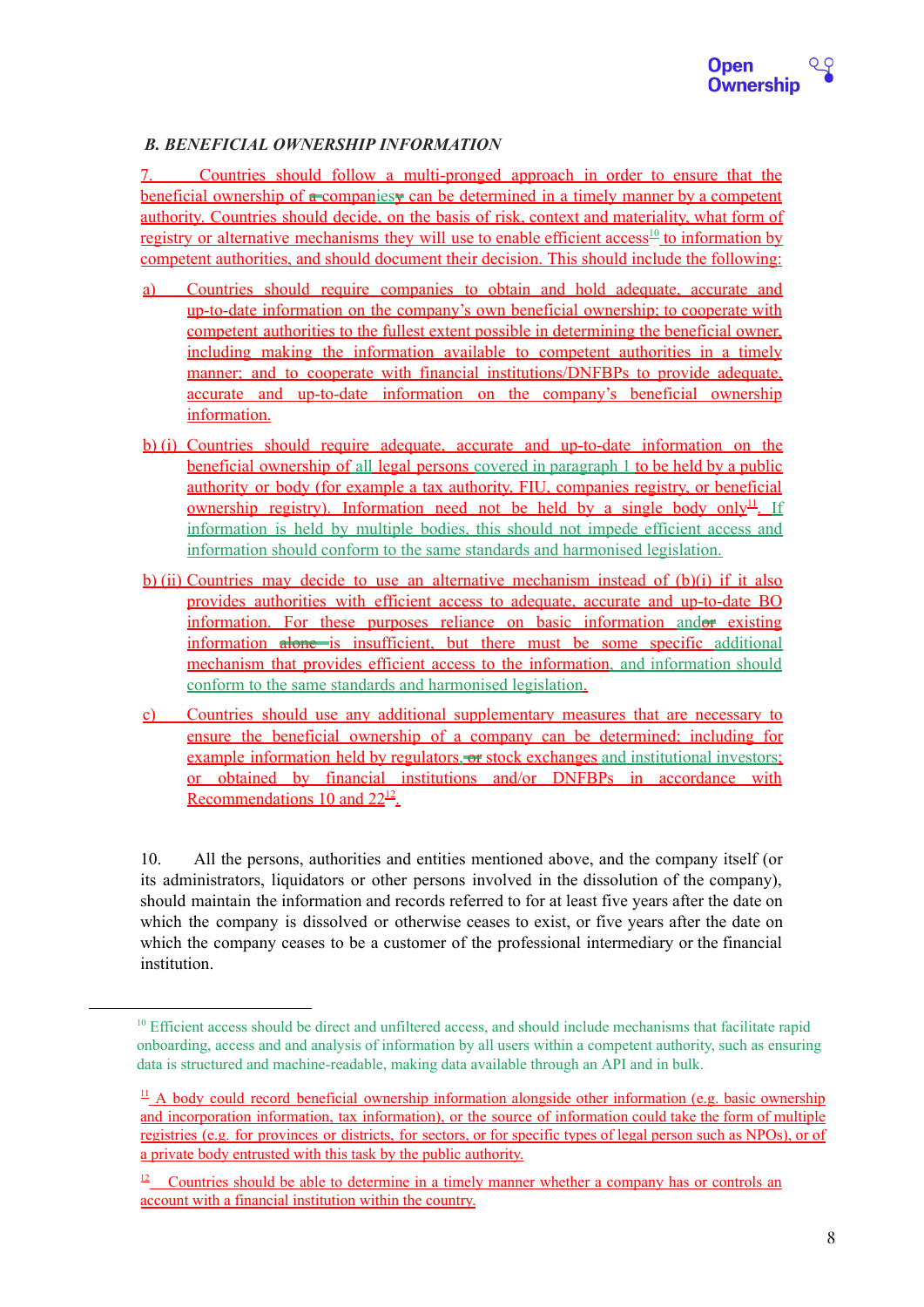

## *C. TIMELY ACCESS TO ADEQUATE, ACCURATE, AND UP-TO-DATE INFORMATION*

11. Countries should have mechanisms that ensure that basic information and beneficial ownership information, including information provided to the company registry and any available information referred to in paragraphs 7, is adequate, accurate and up-to-date. Countries should require that is accurate and is kept as current and up-to-date as possible, and the information should be updated within a reasonable period following any change.

- *Adequate* information is information that is sufficient to identify<sup>13</sup> the natural person(s) who are the beneficial owner(s), identify the legal person, and the means and mechanisms through which they exercise beneficial ownership or control.
- *Accurate* information is information which has been verified to confirm its accuracy by verifying the identity and status of the beneficial owner, the legal person, and the means and mechanisms through which they exercise beneficial ownership or control, using reliable, independent source documents, data or information. The extent of verification measures may vary according to the specific level of risk.
- Countries should consider complementary verification measures as necessary to support the accuracy of beneficial ownership information, e.g. making BO information registries accessible to the public and discrepancy reporting by competent authorities, financial institutions, DNFBPs, and others with access.
- *Up-to-date* information is information which is as current and up-to-date as possible, and is updated within a reasonable period (not exceedinge.g. within one month) following any change.

12. Competent authorities, and in particular law enforcement authorities, should have all the powers necessary to be able to obtain timely access to the basic and beneficial ownership information held by the relevant parties, including rapid and efficient access to information held or obtained by a registry, public authority or body or other competent authority on basic and beneficial ownership information, and/or on the financial institutions or DNFBPs which hold this information. In addition, countries should ensure public authorities have timely access to basic and beneficial ownership information on legal persons in the course of public procurement.

13. Countries should require their company registry to provide and/or facilitate timely access by financial institutions, DNFBPs and other countries' competent authorities to the public information they hold, and, at a minimum, to the basic information referred to in paragraph 4 (a), 4 (b) and beneficial ownership information referred to in paragraph 7 above. Countries should also consider facilitating timely access by financial institutions and DNFBPs to information referred to in paragraph 4(b) above and to beneficial ownership information held pursuant to paragraph 7 above, as well as public access to these information, which would also satisfy all requirements under paragraphs 12 and 13.

## *D. OBSTACLES TO TRANSPARENCY*

14. Countries should take measures to prevent and mitigate the risk of the misuse of bearer shares and bearer share warrants<del>, for example</del> by prohibiting the issuance of new

<sup>&</sup>lt;sup>13</sup> At a minimum, Examples of information aimed at identifying the natural person(s) who are the beneficial owner(s) include the full name, nationality(ies), the full date and place of birth, residential address, national identification number and document type, and the tax identification number or equivalent in the country of residence.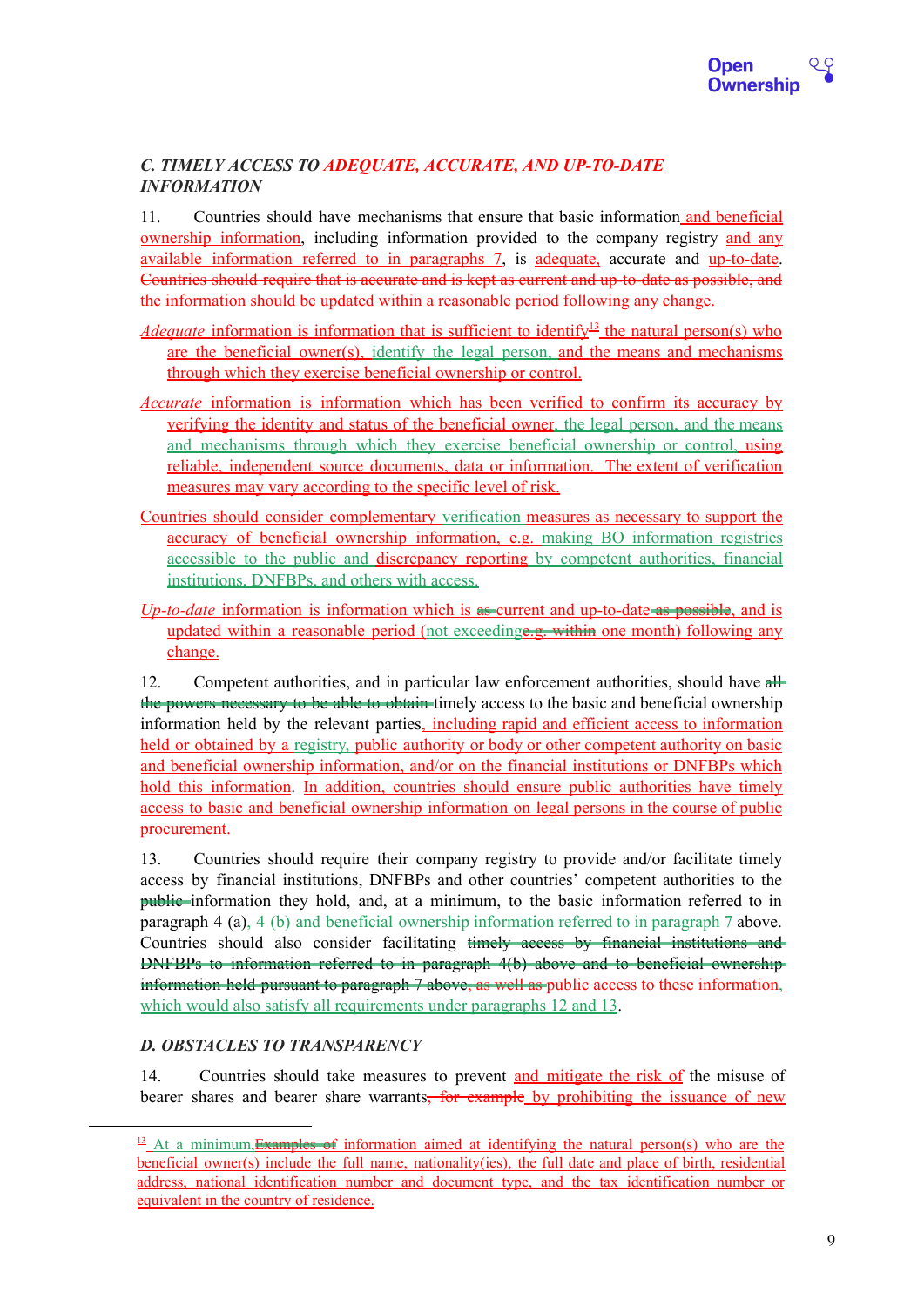

bearer shares and bearer share warrants<sup>14</sup>; and, for any existing bearer shares and bearer share warrants, by applying one or more of the following mechanisms within a reasonable timeframe<sup>15</sup>:

#### (a) prohibiting them

(a) converting them into a registered form; or

(b) immobilising them by requiring them to be held with a regulated financial institution or professional intermediary, with timely access to the beneficial ownership information of the bearer shares and bearer share warrants by the company and competent authorities; and

(c) During the period before (a) or (b) is completed, requiring holders of bearer instruments to notify the company, and the company to verify and record their identity as part of information held under 7 (a) before any rights associated therewith can be exercised.

15. Countries should take measures to prevent and mitigate the risk of the misuse of nominee shareholding and nominee directors, for example by applying one or more of the following mechanisms $\frac{16}{3}$ :

(a) prohibiting the use of nominee shareholders or nominee directors and ensuring the enforcement of this prohibition;

(ba) requiring nominee shareholders and directors to disclose their nominee status and the identity of their nominator and the natural person(s) on whose behalf the nominee is ultimately acting<sup>17</sup> to the company and to any relevant registry, *financial* institution, or DNFBP which holds the company's basic andor beneficial ownership information, and for this information to be included in the relevant registers as part of basic information; or

(cb) requiring nominee shareholders and directors to be licensed<sup>18</sup>, for their nominee status, and the identity of their nominator and the natural person(s) on whose behalf the nominee is ultimately acting to be disclosed to the company and any relevantrecorded in company registryies, financial institution, or DNFBP which holds the company's basic andor beneficial ownership information and for them to maintain information identifying their nominator and the natural person on whose

 $\frac{14}{11}$  Or any other similar instruments without traceability.

<sup>&</sup>lt;sup>15</sup> This requirement does not apply to bearer shares or bearer share warrants of a company listed on a stock exchange and subject to disclosure requirements (either by stock exchange rules or through law or enforceable means) which impose requirements to ensure adequate transparency of beneficial ownership.

<sup>&</sup>lt;sup>16</sup> Countries may instead choose to prohibit the use of nominee so, the prohibition should be enforced. ¶

<sup>&</sup>lt;sup>17</sup> Identifying the beneficial owner in situations where a nominee holds a controlling interest or otherwise exercises effective control requires establishing the identity of the natural person(s) on whose behalf the nominee is ultimately, directly or indirectly, acting.

 $18$  A country need not impose a separate licensing or registration system with respect to natural or legal persons already licensed or registered as financial institutions or DNFBPs (as defined by the FATF Recommendations) within that country, which, under such license or registration, are permitted to perform nominee activities and which are already subject to the full range of applicable obligations under the FATF Recommendations.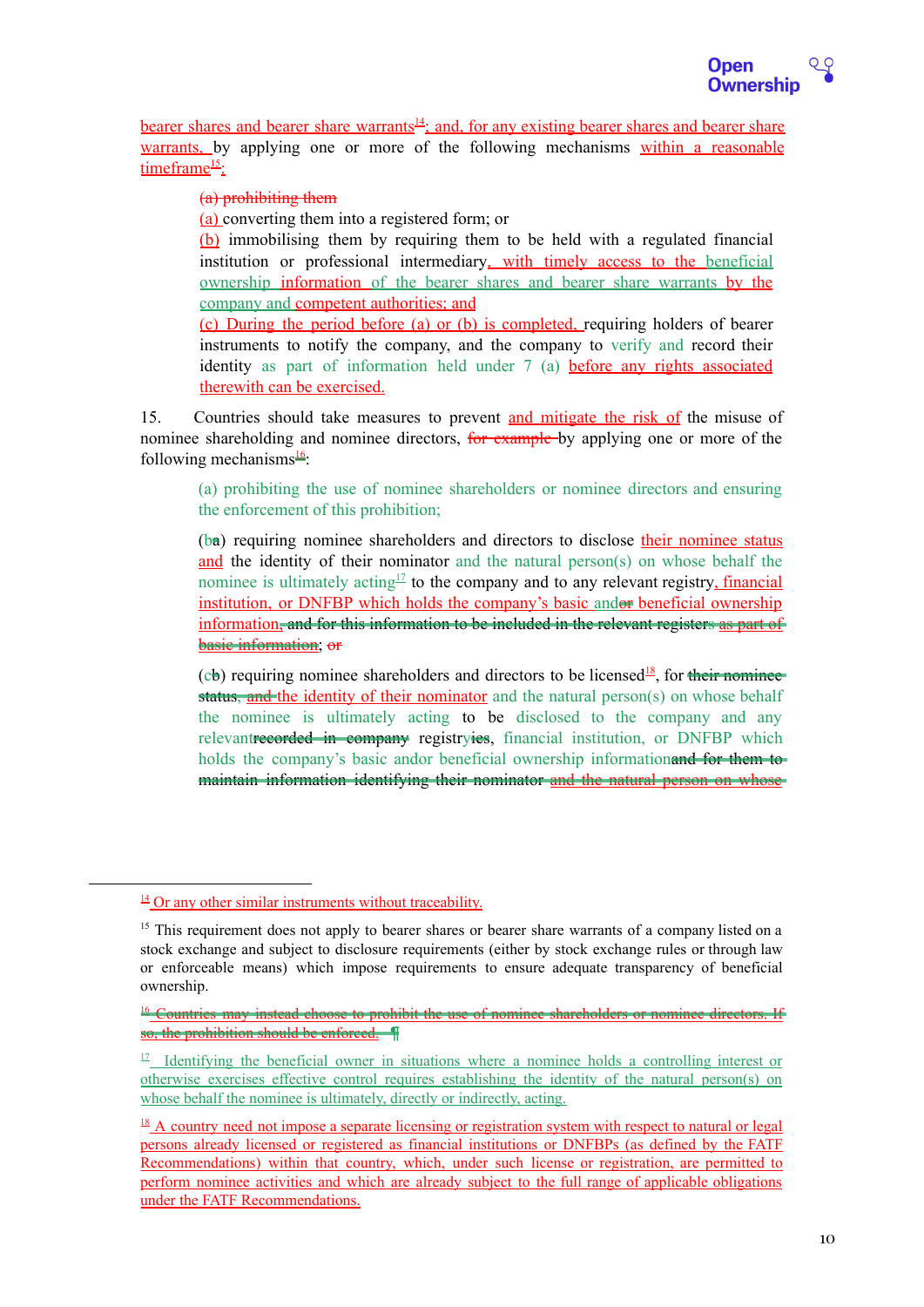

behalf the nominee is ultimately acting<sup>19</sup>, and make this information available to the competent authorities upon request<sup>20</sup>.

### *E. OTHER LEGAL PERSONS*

16. In relation to foundations, Anstalt,  $\frac{Waqf^{21}}{q}$ , and limited liability partnerships, countries should take the samesimilar measures and impose the samesimilar requirements, as those required for companies, taking into account their different forms and structures.

17. As regards other types of legal persons, countries should take into account the different forms and structures of those other legal persons, and the levels of money laundering and terrorist financing risks associated with each type of legal person, with a view to achieving appropriate levels of transparency. At a minimum, countries should ensure that the samesimilar types of basic and beneficial ownership information should be recorded and kept accurate and current by such legal persons, and that such information is accessible in a timelyway by competent authorities have efficient access to such information. Countries should review the money laundering and terrorist financing risks associated with such other legal persons, and, based on the level of risk, determine the measures that should be taken to ensure that competent authorities have timely access to adequate, accurate and current beneficial ownership information for such legal persons.

#### *E. LIABILITY AND SANCTIONS*

18. There should be a clearly stated responsibility to comply with the requirements in this Interpretive Note, as well as liability and effective, proportionate and dissuasive sanctions, as appropriate for any legal or natural person that fails to properly comply with the requirements.

#### *G. INTERNATIONAL COOPERATION*

19. Countries should rapidly, constructively and effectively provide the widest possible range of international cooperation in relation to basic and beneficial ownership information held by public authority or body, on the basis set out in Recommendations 37 and 40. This should include (a) facilitating access by foreign competent authorities to basic information held by company registries, and beneficial ownership information held by registries or alternative mechanisms; and (b) exchanging information on shareholders; and (c) using their powers, in accordance with their domestic law, to obtain beneficial ownership information on behalf of foreign counterparts. Countries should monitor the quality of assistance they receive from other countries in response to requests for basic and beneficial ownership information or requests for assistance in locating beneficial owners residing abroad. Consistent with Recommendations 37 and 40, countries should not place unduly restrictive conditions on the exchange of information or assistance e.g., refuse a request on the grounds that it involves a fiscal, including tax, matters, bank secrecy, etc. Information held or obtained for the purpose of identifying beneficial ownership should be kept in a readily accessible manner in order to facilitate rapid, constructive and effective international cooperation. Countries should designate and make publicly known the agency(ies) responsible for responding to all international requests for BO information.

situations where a nominee otherwise exercises effective control requires establishing the identity of the natural person(s) on whose behalf the nominee is ultimately, directly or indirectly, acting.

 $\frac{20}{2}$  For intermediaries involved in such nominee activities, reference should be made to R.22 in fulfilling the relevant requirements.¶

 $21$  Except in countries where Waqf are legal arrangements under R.25.